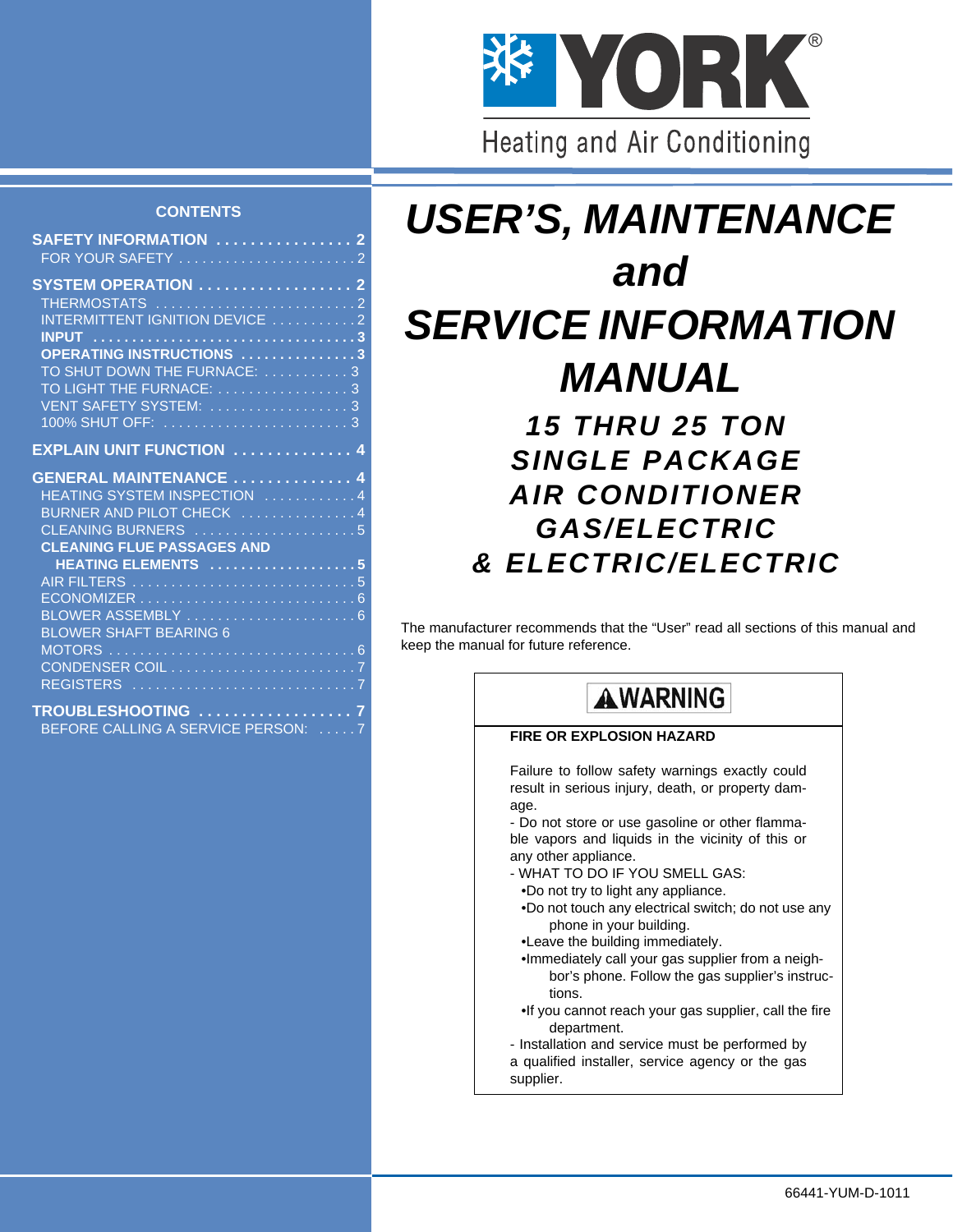### <span id="page-1-0"></span>**SAFETY INFORMATION**

#### <span id="page-1-1"></span>**FOR YOUR SAFETY**

- Make sure that the furnace area is clear and free of combustible materials, gasoline and other flammable vapors and liquids.
- Be sure the furnace is free and clear of insulating material. Examine the furnace area after installation of the furnace or the installation of additional insulation. Some types of insulation are combustible.
- For proper operation of this furnace, air for combustion and ventilation is required. Make sure that these openings are not obstructed.
- For lighting or shutting down this furnace, refer to the lighting instructions provided adjacent to the burners and also located in this manual.
- A blocked vent roll-out switch is provided in the burner compartment. This switch is a manual reset. If the furnace fails to operate, contact a qualified service technician.
- Should the gas supply fail to shut off or if overheating occurs, shut off the gas valve to the furnace before shutting off the electrical supply. Then call a qualified service technician.
- Do not use this furnace if any part has been under water. A flood-damaged furnace is extremely dangerous. Attempts to use the furnace can result in fire or explosion. A qualified service technician should be contacted to inspect the furnace and to replace all gas controls, control system parts, electrical parts that have been wet or the furnace if deemed necessary.
- Determine the integrity of the installation regarding the flue gas vent, the return and supply air duct. Confirm the equipment is well supported and there are no signs of deterioration. The manufacturer recommends that main burner, ignition device and controls are inspected by a qualified service technician before each heating season.

### <span id="page-1-2"></span>**SYSTEM OPERATION**

#### <span id="page-1-3"></span>**THERMOSTATS**

Set your thermostat for either heating or cooling then set it for the desired temperature. DO NOT MOVE THE THERMO-STAT RAPIDLY ON AND OFF, OR BACK AND FORTH FROM HEAT TO COOL. THIS COULD DAMAGE YOUR EQUIPMENT.

Always allow at least 5 minutes between changes. Find the temperature that is most comfortable to you, and then LEAVE YOUR THERMOSTAT ALONE. (Exception is for night or vacation "set back" to conserve energy).

Manually moving the thermostat up or down will not speed up temperature changes in your rooms. This only causes the thermostat switch to function at your command rather than responding to room temperature.

Heat generated by devices other than the furnace may interfere with thermostat performance. Therefore, lamps, radios, television sets, etc. should not be placed near the thermostat.





#### <span id="page-1-4"></span>**INTERMITTENT IGNITION DEVICE**

Your unit is equipped with a cycling pilot burner. It has a Pilot Relight control designed to automatically light the pilot burner each time the thermostat "calls" for heat.



This furnace is equipped with an intermittent pilot and automatic re-ignition system. **Do Not** attempt to manually relight the pilot. Personal injury could result.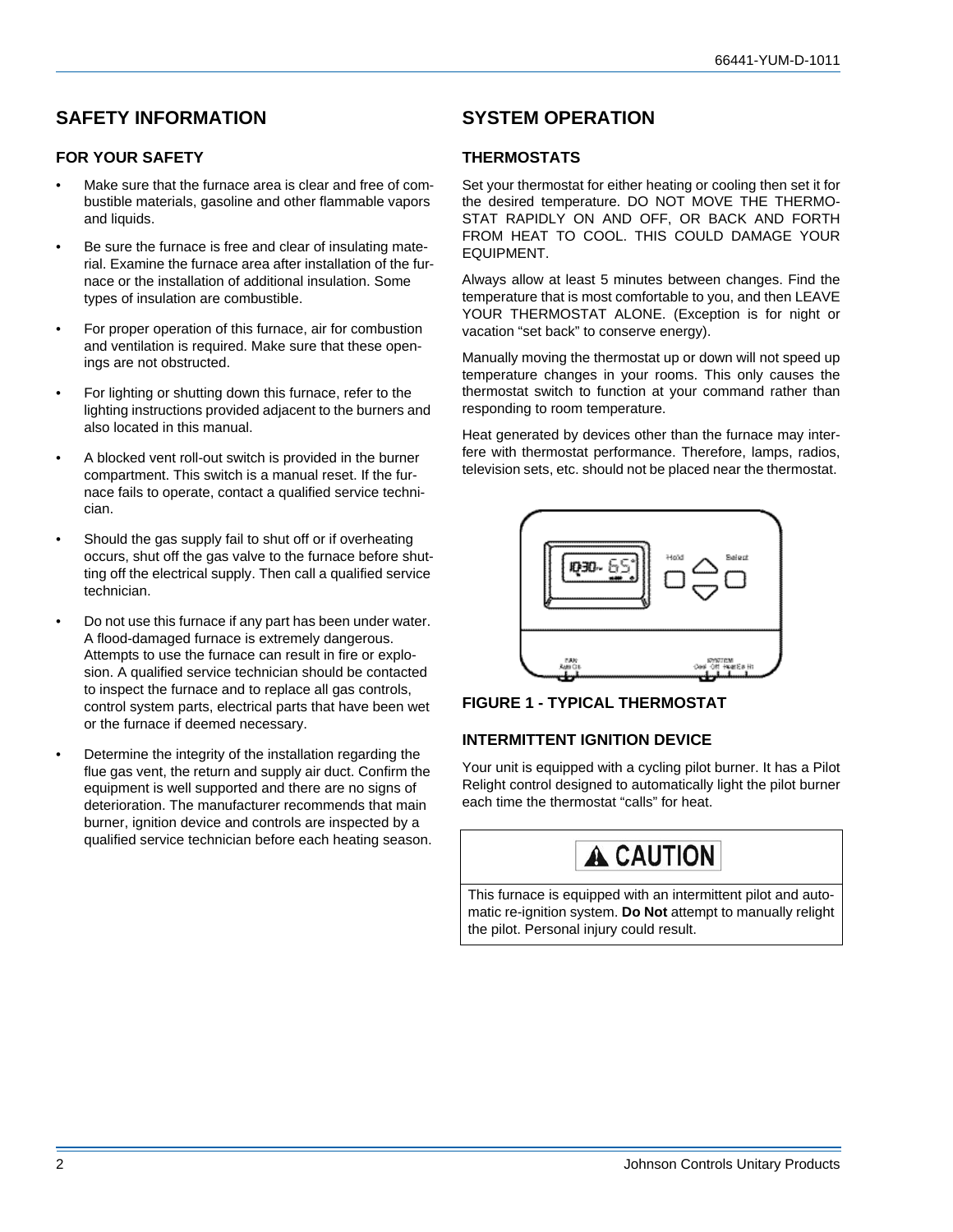When the thermostat calls for heat, pilot gas is supplied and at the same time, sparking occurs to light the pilot gas. With the pilot lit, the flame sensor rod closes a circuit to the ignitor control which then opens the gas valve to admit main burner gas.

When the room thermostat is satisfied, the electrical circuit to the gas valve is opened, closing off both main burner and pilot gas simultaneously. If the pilot burner should fail to light, contact your heating contractor or gas utility for service to insure that proper operating conditions are restored.

#### <span id="page-2-0"></span>**INPUT**

The correct heat capacity of the furnace is regulated by the burner orifices and the gas pressure. The proper orifices are furnished but the gas pressure regulator must be adjusted by the installer or gas utility service technician.

#### <span id="page-2-1"></span>**OPERATING INSTRUCTIONS**

<span id="page-2-2"></span>TO SHUT DOWN THE FURNACE:

- 1. Close the main gas shutoff valve(s).
- 2. Turn off the electric power supply.

#### <span id="page-2-3"></span>TO LIGHT THE FURNACE:

- 1. Do not attempt to light manually.
- 2. Open the main gas shutoff valve(s).
- 3. Adjust the set point of the room thermostat above the temperature in the space.
- 4. Turn on the electric power supply.
- 5. The draft fan will operate. After an adequate purge time, the electric spark igniter will light the burners.
- 6. The burners will extinguish and relight automatically upon the demand of the room thermostat.

#### <span id="page-2-4"></span>VENT SAFETY SYSTEM:

This gas furnace is equipped with an automatic reset high temperature sensor or rollout switch which in the unlikely event of a sustained main burner flame rollout will shut off the flow of gas by closing the main gas valve. The ignition modules will also be disabled, preventing the flow of gas to the valves. The switch is located inside the gas heat access panel above the burner inlet. Flame rollout can be caused by blockage of the power vent system, improper gas pressure or adjustment. If this event occurs the furnace will not operate properly, gas supply to the furnace should be shut off and no attempt should be made to place the furnace in operation. The system should be inspected by a qualified service technician. Refer to Figure 2 for a typical installation.

#### <span id="page-2-5"></span>100% SHUT OFF:

The ignition modules are designed for 100% shut-off. If the furnace fails to ignite within 85 seconds after a call for heat, the flow of gas (including pilot) will be shut off and the ignition module will lock out. The module can be reset by:

- A. Turning the system switch on the room thermostat to the "OFF" position and back to the "HEAT" position.
- B. Decreasing the set point of the room thermostat below the temperature in the conditioned space and returning it to its original setting.
- C. Opening and closing the unit's main disconnect switch.



#### **FIGURE 2 - TYPICAL INSTALLATION**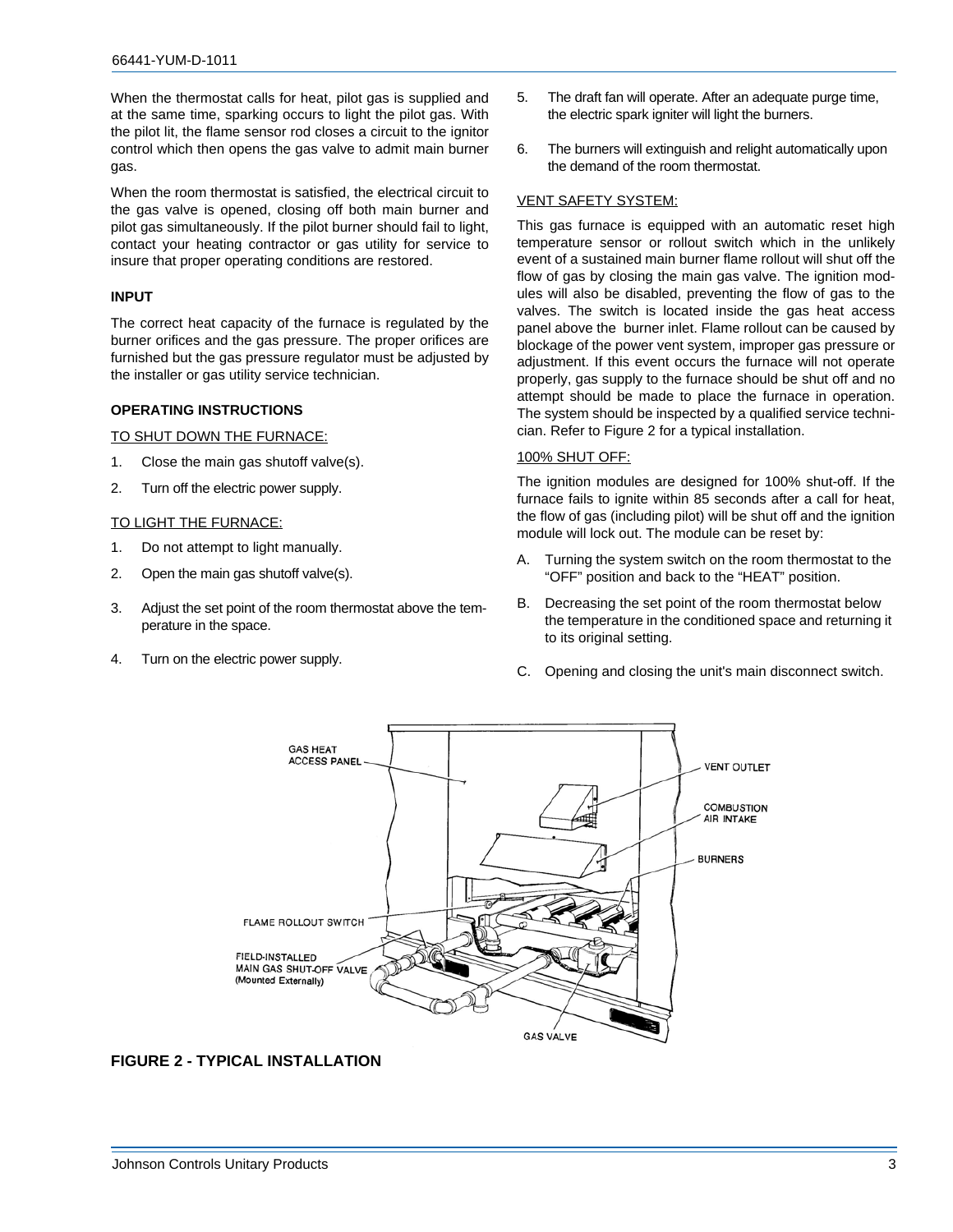If the furnace continues to lock out, a qualified service technician should be called to determine the cause of the problem.

## **AWARNING**

#### **ELECTRICAL SHOCK, FIRE OR EXPLOSION HAZARD**

Failure to follow safety warnings exactly could result in dangerous operation, serious injury, death or property damage.

Improper servicing could result in dangerous operation, serious injury, death or property damage.

- Before servicing, disconnect all electrical power to furnace.
- When servicing controls, label all wires prior to disconnecting. Reconnect wires correctly.
- Verify proper operation after servicing.

### **AWARNING**

Prior to any of the following maintenance procedures, shut off all power to the unit, to avoid personal injury.

### <span id="page-3-0"></span>**EXPLAIN UNIT FUNCTION**

When the system is functioning properly, show the owner the location of all disconnect switches and the thermostat. Explain how to start and stop the unit and how to adjust temperature settings within the limitations of the system. Advise that the flue exhaust hood surface and the immediate area will experience high temperatures during the heating cycle, and that all unauthorized personnel and debris must be kept away from this area.

### <span id="page-3-1"></span>**GENERAL MAINTENANCE**

In order to insure long and trouble free service from your system, we recommend periodic inspection, cleaning, lubrication and adjustment by your installing Dealer/Contractor. Be sure to ask about this service. For those who prefer to do-it-yourself, please follow the instructions listed below to care for your system.

Snow or debris should not be allowed to accumulate in or around the unit. Do not permit overhanging structures or shrubs to obstruct outdoor air discharge, combustion air inlets or vent outlets on your unit. These provide air for combustion and ventilation. Adequate air is important to the safe and proper operation of the unit.

#### <span id="page-3-2"></span>**HEATING SYSTEM INSPECTION**

It is the owner's responsibility to insure that an annual inspection of the entire heating portion of the unit is made by a qualified service technician. This should include inspection of the burner, heating element and flue for any corrosion or soot accumulation which may require cleaning and also checking of burner and controls for proper operation.

In addition, at least once during the heating season, the owner shall make a visual inspection of the flue outlet for evidence of black soot or blockage of flue outlet by leaves or other debris. If any soot is found, it is recommended a qualified service technician be called immediately. If any blockage is found, it must be cleared immediately.

Check for obvious signs of deterioration of the unit. Check that the return and supply ducts attached to the unit are sound and air tight. Check that the unit's physical support, concrete slab or roof curb, is sound and not in need of repair. Make sure there are no gaps between the roof curb and the unit where rain could leak into the building.

Start the furnace. The vent motor should start, the igniter will start to spark and ignite the pilot flame. After a short delay the main burner should ignite. If it does not, contact a qualified service technician for assistance. Check the appearance of the main burner flame. Adjust burner shutters so no yellow flame is observed in the heat exchanger tubes. (See Figure 3.) If flame adjustment cannot be made, obtain the assistance of a qualified service technician and refer to the PILOT CHECKOUT and BURNER AIR SHUTTER ADJUSTMENT sections in the UNIT INSTALLATION INSTRUCTION.



#### **FIGURE 3 - TYPICAL FLAME APPEARANCE**

#### <span id="page-3-3"></span>**BURNER AND PILOT CHECK**

Periodically (at least annually at the beginning of each heating season) make a visual check of the pilot and main burner flame. If necessary, adjust main burner primary air shutters to give a distinct, sharp blue flame as explained under BURNER AIR SHUTTER ADJUSTMENT. If it is not possible to adjust for the proper flame, the burners may need cleaning.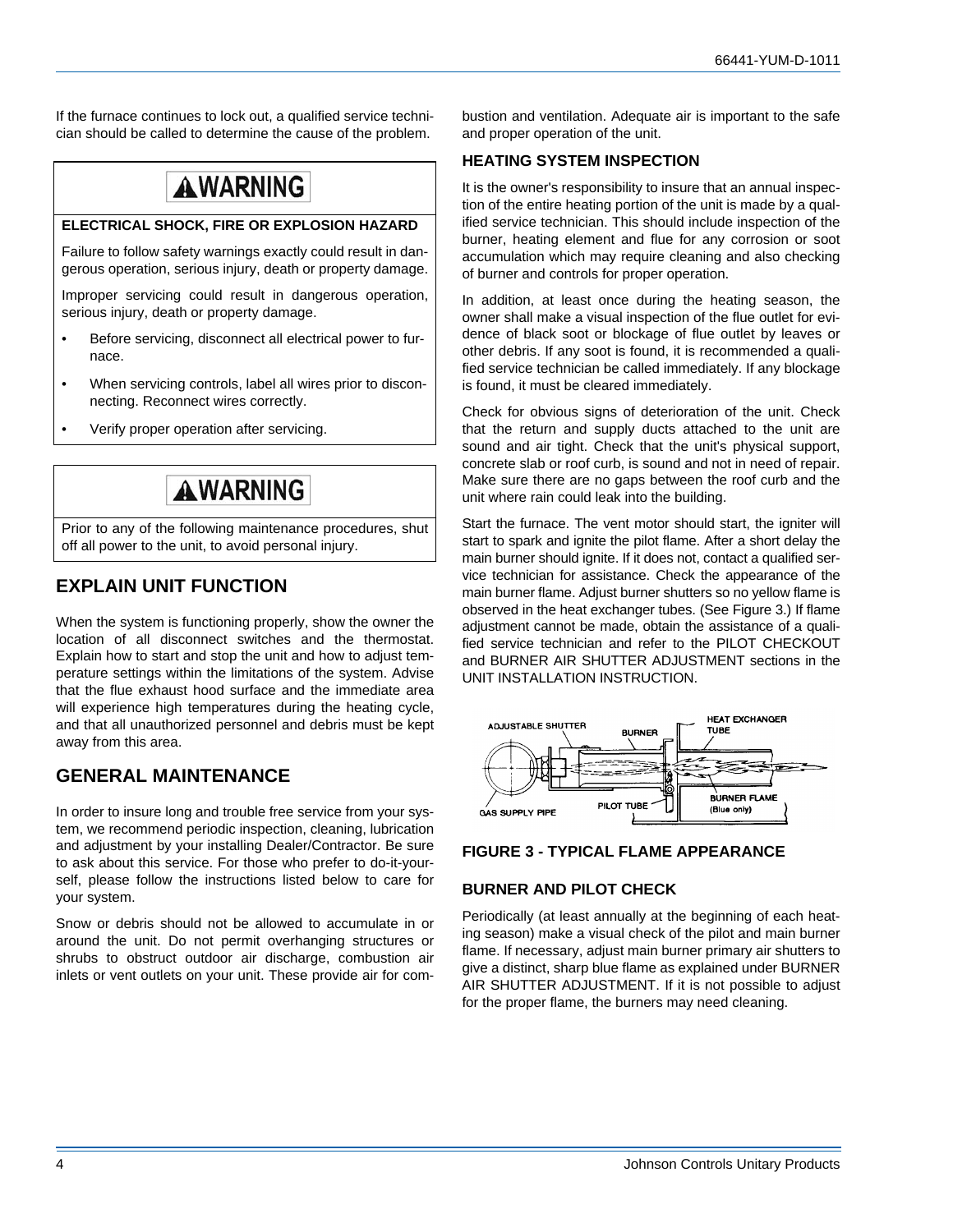#### <span id="page-4-0"></span>**CLEANING BURNERS**

Remove them from the furnace as explained in BURNER INSTRUCTIONS section in the Unit Installation Instructions. Clean burners with wire brush and vacuum as needed.

#### <span id="page-4-1"></span>**CLEANING FLUE PASSAGES AND HEATING ELEMENTS**

With proper combustion adjustment, the heating element of a gas fired furnace will seldom need cleaning. If the element should become sooted, it can be cleaned as follows:

- 1. Remove the burner assembly as outlined in "BURNER INSTRUCTIONS" of the unit installation instructions.
- 2. Remove the unit roof from over the gas heat section.
- 3. Remove the top plate and the top draft blower wheel from the upper draft blower housing.
- 4. Remove the screws holding the top of the flue collector box. Carefully remove the top of the flue collector box without ripping the adjacent insulation. Then remove the center divider plate separating the upper and lower flue boxes.
- 5. On the inside of the flue collector box, remove the flue baffles from the tube interiors. Note the last bend of the baffle fits tightly against the tube forcing the end of the baffle to lock into the tube collar. This collar is formed when the tube is expanded into the end sheet. To remove, move the end of the baffle toward the center of the tube releasing the end of the baffle from the tube collar, then pull straight out of the tube. Refer to Figure 4.
- 6. Using a wire brush on a flexible wand, brush out the inside of each heat exchanger from the burner inlet and flue outlet ends.
- 7. Brush out the inside of the flue collector box and the flue baffles.
- 8. Run the wire brush down the vent hoods from the flue collector end.
- 9. If soot build-up is particularly bad, remove the vent motor and clean the wheel and housings. Run the wire brush down the flue extensions at the outlet of the vent housings.
- 10. After brushing is complete, blow all brushed areas with air or nitrogen. Vacuum as needed.
- 11. Replace parts in the order they were removed in Steps 1 thru 5.
- 12. When replacing the center and top of the flue collector box, be careful not to tear the adjoining insulation.
- 13. Ensure that all seams on the vent side of the combustion system are air tight. Apply a high temperature (+500°F) sealing compound where needed.



#### **FIGURE 4 - TYPICAL FLUE BAFFLE INSTALLATION**

#### <span id="page-4-2"></span>**AIR FILTERS**

All units contain 2" filters. Filters can be installed in the building at a suitable return air location if an economizer or outside air accessory is not used. Filters must always be used. They should be inspected once a month and thoroughly cleaned or replaced if it appears they are beginning to accumulate excessive dirt. Filter sizes and quantities are shown in the following table.

|                                                               | <b>QUANTITY PER UNIT (Nom, Tons)</b>          |                                                                                   |                              |                                                                |  |
|---------------------------------------------------------------|-----------------------------------------------|-----------------------------------------------------------------------------------|------------------------------|----------------------------------------------------------------|--|
| <b>THROWAWAY</b><br><b>FILTER</b><br><b>SIZES</b><br>(Inches) | <b>15 TON</b><br><b>STD</b><br>& HIGH<br>EFF. | 15, 20, 25<br><b>TON REHEAT</b><br><b>20 TON</b><br><b>STD &amp; HIGH</b><br>EFF. | 25 TON<br><b>STD</b><br>EFF. | $15 - 25$<br><b>TON</b><br><b>ULTRA</b><br><b>HIGH</b><br>EFF. |  |
| 12 x 24                                                       |                                               |                                                                                   | 12                           | 12                                                             |  |
| 16x 20                                                        |                                               |                                                                                   |                              |                                                                |  |
| 16 x 25                                                       |                                               |                                                                                   |                              |                                                                |  |
| 18 x 24                                                       | 5                                             |                                                                                   |                              |                                                                |  |

To install the filters, remove the filter access panel located to the left of the condensate drain connection as shown in Figure 5.

**NOTE:** Filters must be installed with "Air Flow" arrows pointing inward -- toward the indoor coil. In the event the spacers in the filter section are removed, they must be reinstalled in their original position.

Slide filters all the way into the filter racks provided. When more than one filter in a filter rack is required, they must butt each other when sliding into position. Replace the filter access panel.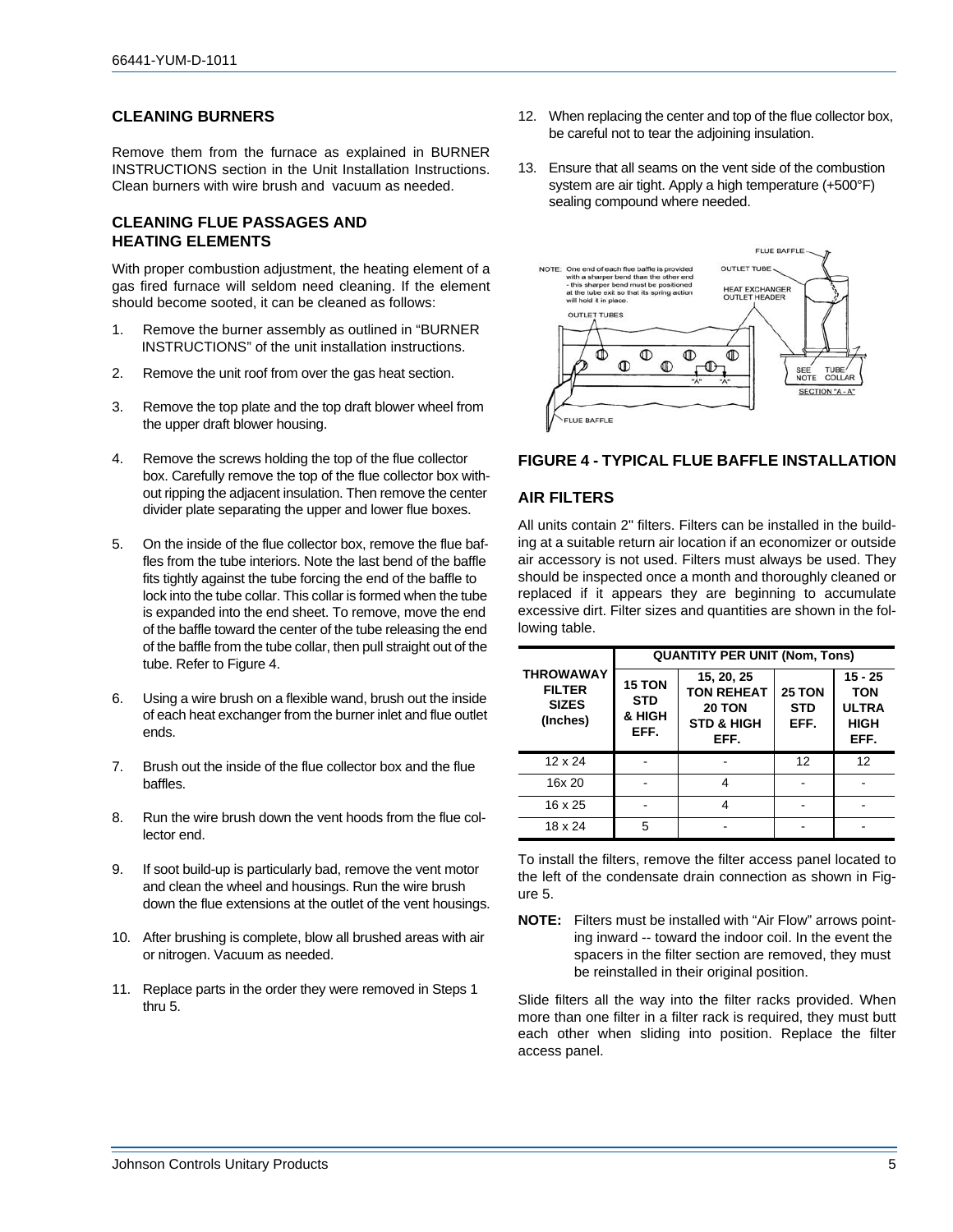





**15, 17.5, 20, 25 TON ULTRA-HIGH EFFICIENCY UNITS**

#### **FIGURE 5 - END VIEW LESS FILTER ACCESS PANEL**

#### <span id="page-5-0"></span>**ECONOMIZER**

Even with good filters properly in place, the economizer assembly will become dust laden after many months of use. The entire assembly should be inspected annually. If the assembly is heavily coated with dust, it can be brushed and cleaned with a vacuum. A common aerosol contact cleaner will help remove excess accumulation.

After the dust and debris is removed, a silicon based spray lubricant should be applied to each of the gears used to connect and ensure proper alignment of the damper blades.

# **AWARNING**

Perform all maintenance operations on the damper assembly with power disconnected. Do not clean or lubricate with the unit in operation.

# **A CAUTION**

Excessive lubrication may accelerate the accumulation of dust.

#### <span id="page-5-1"></span>**BLOWER ASSEMBLY**

Even with good filters properly in place, blower wheels and motors will become dust laden after many months of operation. The entire blower assembly should be inspected annually. If the motor and wheel are heavily coated with dust, they can be brushed and cleaned with a vacuum cleaner.

#### <span id="page-5-2"></span>**BLOWER SHAFT BEARING**

Blower shaft bearings should be inspected on a monthly basis. At a minimum, the bearings should be relubricated every 6 months using a lithium-based grease (NLGI grade 2) recommended for ball bearing service.



Perform all maintenance operations on the blower motor with electric power disconnected from the unit. Do not attempt to lubricate bearings with the unit in operation.

# A CAUTION

Damage can occur if the bearings are overlubricated. Use grease sparingly.

#### <span id="page-5-3"></span>**MOTORS**

Outdoor fan motors are permanently lubricated and require no maintenance.

Ventor motor is factory lubricated for an estimated 10 year life.

Indoor Blower Motor and Drive - The indoor blower motor features ball bearings that do not require periodic lubrication. Periodic lubrication of the motor and bearings can extend the life of components but is optional.

If desired, every three years, using a low pressure grease gun, pump grease into the bearing grease fitting until grease just begins to show at the seals. Do not over lubricate. Use any lithium base grease recommended for ball bearing service.